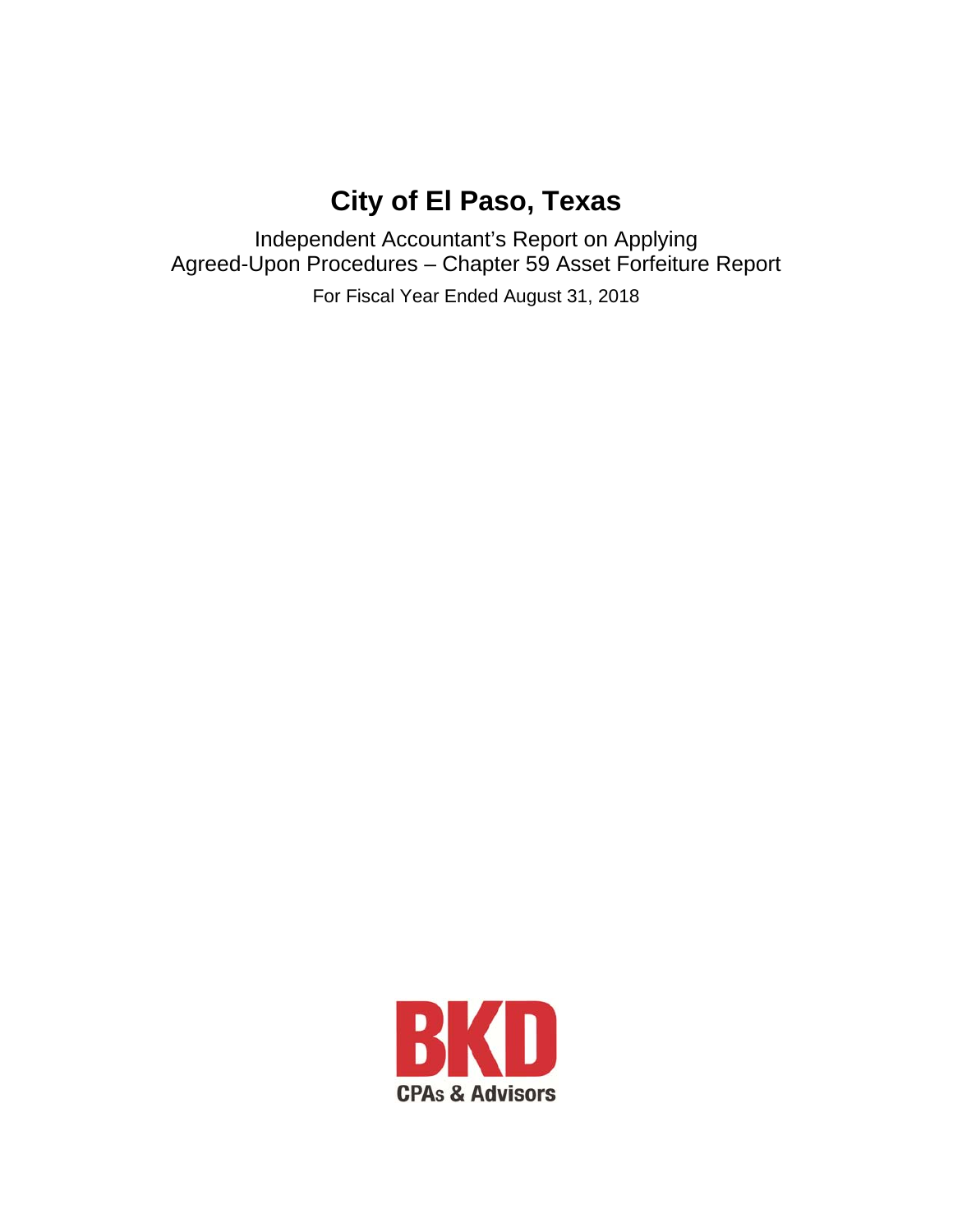# **City of El Paso, Texas**

**For Fiscal Year Ended August 31, 2018** 

### **Contents**

| <b>Independent Accountant's Report on Applying</b> |  |
|----------------------------------------------------|--|
|                                                    |  |
|                                                    |  |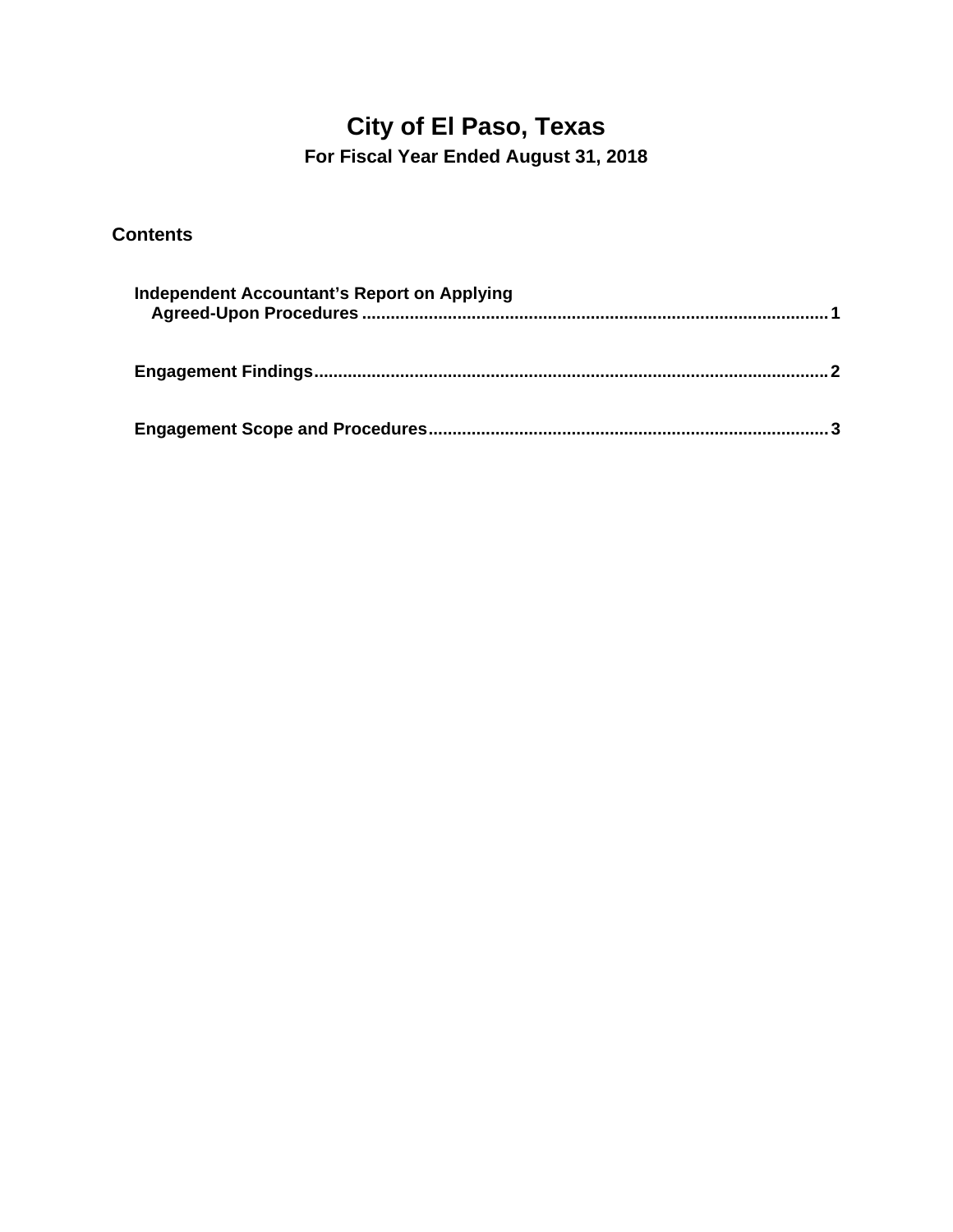

#### **Independent Accountant's Report on Applying Agreed-Upon Procedures**

The Honorable Mayor, City Council and City Manager El Paso, Texas

We have performed the procedures enumerated in the attachment to this report, which were agreed to by the management of the City of El Paso, Texas (City), on management's assertion about the City's compliance with the seizure, forfeiture, receipt and specific expenditure of all proceeds, and property subject to Chapter 59 of the Code of Criminal Procedure as of and for the year ended August 31, 2018. The management of the City is responsible for its compliance with these regulations. The sufficiency of these procedures is solely the responsibility of the parties specified in this report. Consequently, we make no representation regarding the sufficiency of the procedures described in the attachment to this report for the purpose for which this report has been requested or for any other purpose.

The findings obtained are described in the attachment to this report.

This agreed-upon procedures engagement was conducted in accordance with attestation standards established by the American Institute of Certified Public Accountants. We were not engaged to and did not conduct an examination or a review, the objective of which would be the expression of an opinion or conclusion, respectively, on the City's compliance with the requirements of Chapter 59 of the Code of Criminal Procedure. Accordingly, we do not express such an opinion or conclusion. Had we performed additional procedures, other matters might have come to our attention that would have been reported to you.

This report is intended solely for the information and use of the City, its management and the Office of the Attorney General of the State of Texas, and is not intended to be and should not be used by anyone other than these specified parties.

BKD.LLP

Dallas, Texas December 18, 2018

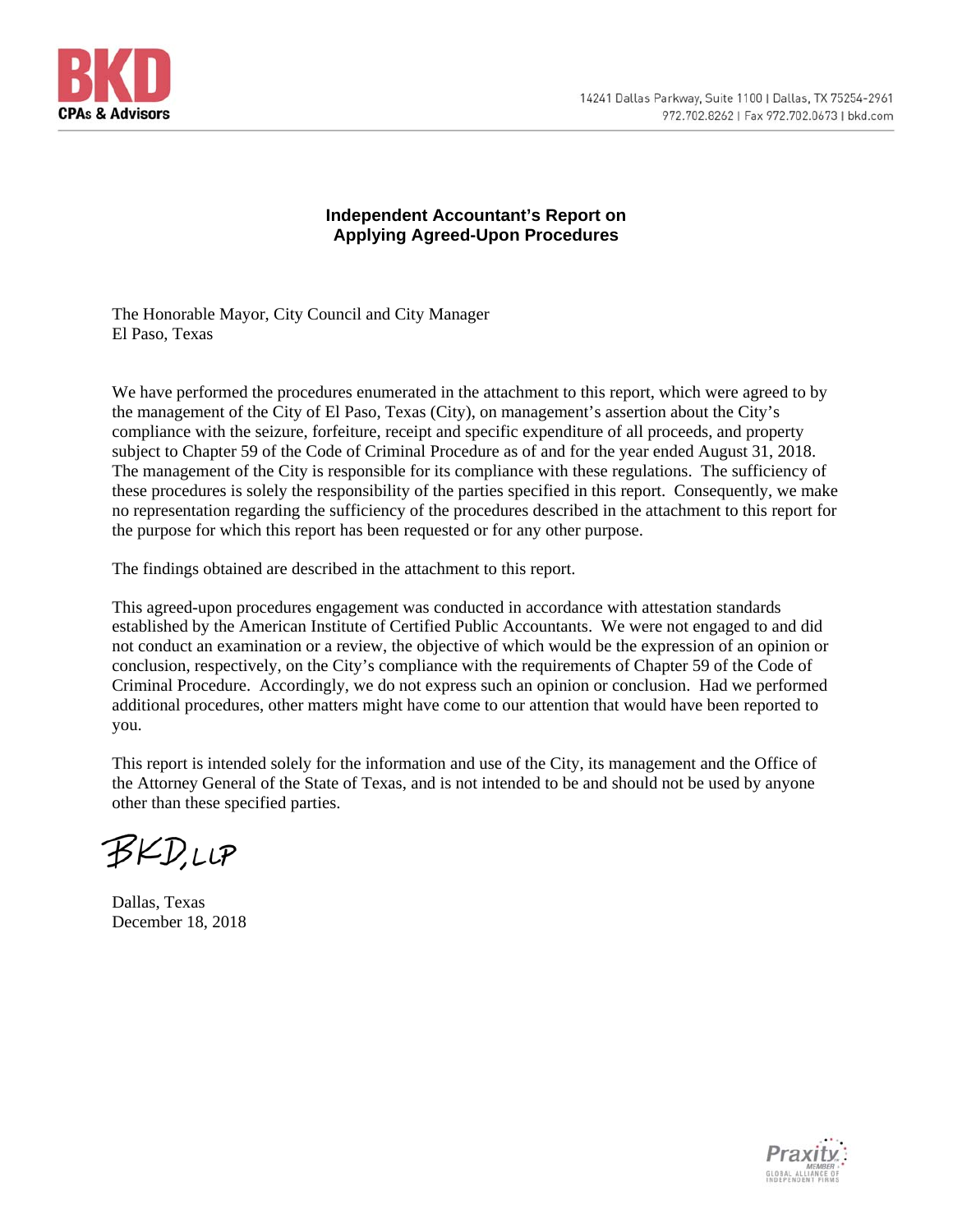## **City of El Paso, Texas Engagement Findings For Fiscal Year Ended August 31, 2018**

Presented in this section are all our findings from performing the procedures described in the *Engagement Scope and Procedures* section of this report.

No exceptions resulted from performance of the procedures.